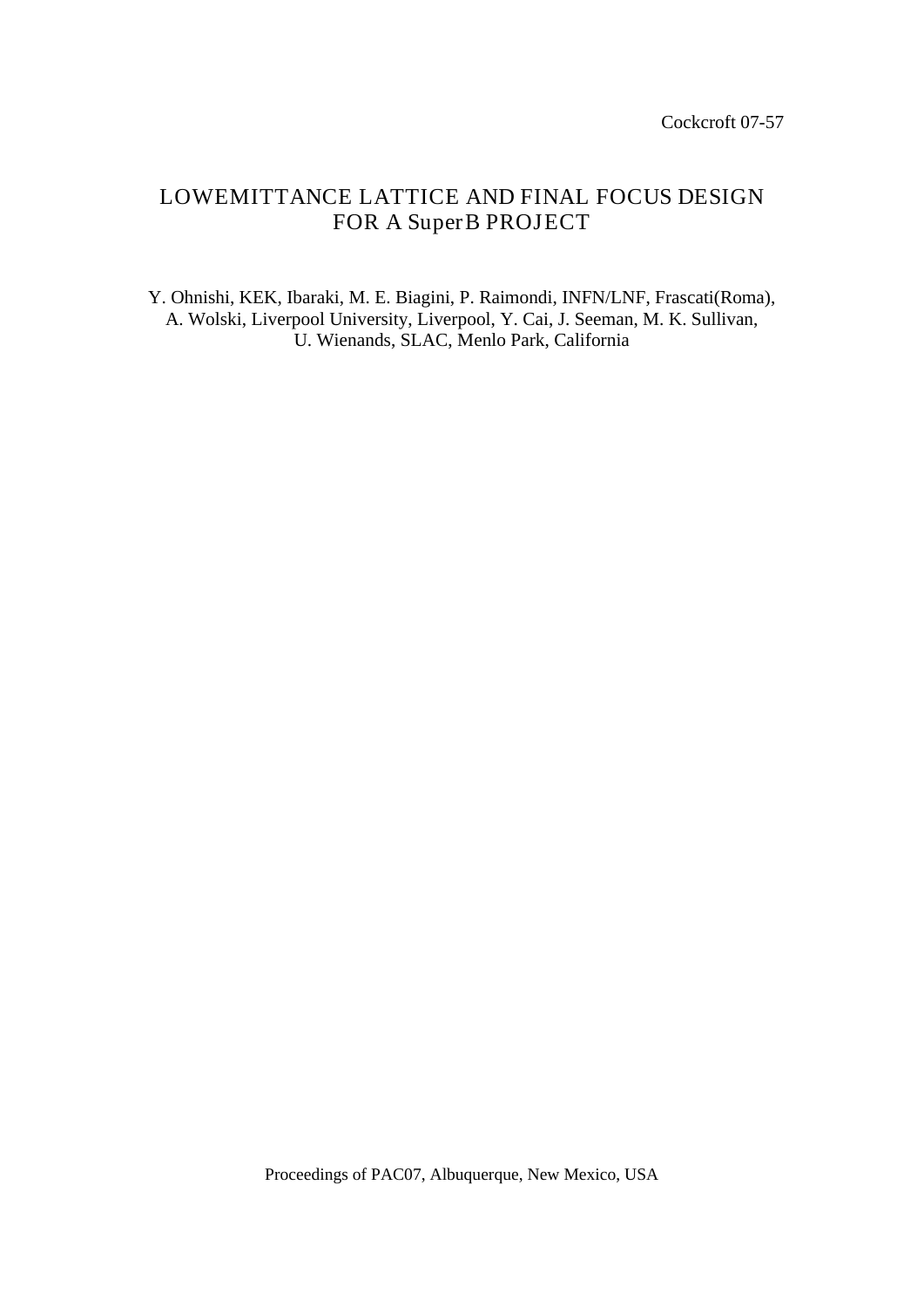## **LOW EMITTANCE LATTICE AND FINAL FOCUS DESIGN FOR A SuperB PROJECT**

Y. Ohnishi, KEK, Ibaraki, M. E. Biagini, P. Raimondi, INFN/LNF, Frascati(Roma), A. Wolski, Liverpool University, Liverpool, Y. Cai, J. Seeman, M. K. Sullivan, U. Wienands, SLAC, Menlo Park, California

## *Abstract*

Very low emittances and small beta functions at the interaction point(IP) are needed to achieve the design luminosity of  $10^{36}$  cm<sup>-2</sup> s<sup>-1</sup> for a SuperB project. Two rings of 4 and 7 GeV have been designed with the same emittances and damping times. A new Final Focus section has also been designed to strongly squeeze the colliding beams both in the horizontal and the vertical plane at IP, while providing local correction of the large chromaticity and exploiting the large crossing angle and *crab waist* concepts. Lattice features and chromaticity correction schemes will be discussed here. Dynamic apertures, with damping wigglers similar to those of ILC, will also be presented.

## **INTRODUCTION**

Recently, an alternative scheme to achieve an extremely higher luminosity was proposed for the SuperB project [1]. The SuperB project is a next generation B-Factory for pursuing  $10^{36}$  cm<sup>-2</sup>s<sup>-1</sup> luminosity, which is the subsequent collider of PEP-II and KEKB[2]. The strategy is to have an ultra-low emittance beams and ultra-low beta functions at the IP with a large Piwinski angle. The bene t of this scheme is that the overlap region of colliding beams becomes  $\sigma_x/2\phi_x$ , while keeping the bunch length relatively long. Consequently, the vertical beta function at IP can be squeezed up to a level of 100  $\mu$ m in principle, and together with the *crab waist* scheme [3], the luminosity can be much improved with respect to a conventional colliding scheme.

#### **LATTICE DESIGN**

The High Energy Ring (HER) has 6 arcs and 6 straight sections. Each arc has 12 cells and 250 m long approximately, which connects each straight section. The Final Focus (FF), including the IP, is placed in a straight section, while a magnetic chicane to transport beams across the other ring is placed in the opposite straight section of IP. The wiggler magnets, which control emittances and damping times, and the RF cavities are placed in the other four straight sections. The geometry of the Low Energy Ring (LER) is same as HER. The beam energy of HER is 7 GeV and the circumference is 2.28 km. The horizontal emittance is 0.8 nm. The small emittance is achieved by using two wiggler sections in HER (four in LER) and the arc cells. Each wiggler section is 40 m long approximately with a 0.83 T eld and 40 cm period length. The LER lattice is similar to the HER lattice, while the beam energy of LER

01 Circular Colliders

1-4244-0917-9/07/\$25.00 C2007 IEEE

is 4 GeV. The lattice parameters are shown in Table 1. Figure 1 shows the beta functions and dispersion in the HER.

Table 1: Lattice parameters

|                              | L E R              |             |
|------------------------------|--------------------|-------------|
| Energy (GeV)                 |                    |             |
| Circumference (m)            | 2275               |             |
| Emittance (nm)               | 0.8                |             |
| Horizontal beta at IP (mm)   | 20                 |             |
| Vertical beta at IP (mm)     | 0.2                |             |
| Bunch length (mm)            |                    |             |
| Transverse damping time (ms) | 25                 |             |
| Energy spread                | $1\times10$        |             |
| Momentum compaction          | $1.8\times10^{-4}$ | $3\times10$ |
| Synchrotron tune             | $-0.011$           | $-0.02$     |
| Total RF voltage (MV)        |                    | 18          |

The arc lattice utilizes a kind of theoretical minimum emittance(TME) lattice, which consists of two bending magnets and three quadrupole families(QF, QFB and QD). The arc cell is 23 m long and has a betatron phase advance of  $\pi$  in the horizontal plane and 0.4 $\pi$  in the vertical plane. The intrinsic emittance of the arc cells is 1.46 nm. Chromaticity in the arcs is corrected with three sextupole families (SD1, SD2 and SF). Each sextupole magnet is placed in the immediate vicinity of each quadrupole magnet, where is a large  $\beta$  function to ef ciently correct the chromaticity. The optical functions in the HER arc cell are shown in Fig. 2.

The FF is designed to realize very small  $\beta$ -functions at IP, small geometric aberrations with non-interleaved sextupole pairs, and corrections of the large chromaticity generated in the Interaction Region (IR). The nominal values for the  $\beta$ -functions at IP are 20 mm in the horizontal plane and 200  $\mu$ m in the vertical plane, with a distance of 30 cm between IP and the rst quadrupole magnet in the FF doublet. Since SuperB is a double-ring collider, the beams in HER and LER collide at IP and are separated with the horizontal crossing angle of 34 mrad. In the FF the same bending magnets as in the arc section are used to make dispersions in the region for chromaticity corrections. All bending magnets have the same sign to reduce the arc length and make the geometry simple. These bending magnets and matching quadrupole magnets make the dispersion zero at IP and localized within IR. The layout of FF is geometrically symmetric. Half of the FF section

A02 Lepton Colliders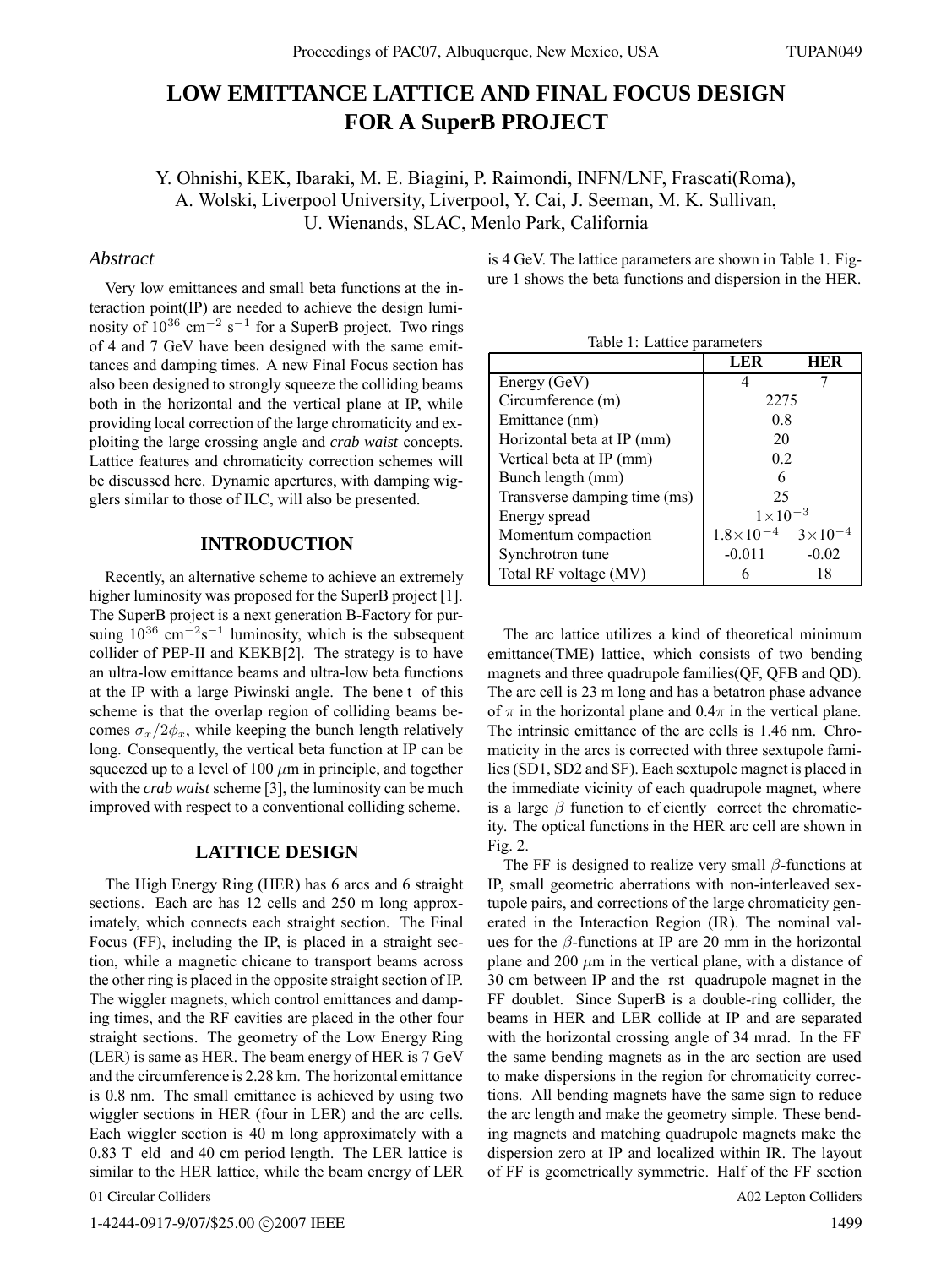

Figure 1: Optical functions, β-functions (upper) and dispersions (lower) in the HER. Solid and dashed lines show those in the horizontal and the vertical plane, respectively.



Figure 2: Optical functions,  $\beta$  functions(upper) and dispersions(lower) for the HER arc cell. Solid and dashed lines show those in the horizontal and the vertical plane, respectively.

is shown in Fig. 3. In order to make  $\beta$ -functions at IP very small, a large chromaticity is generated and should be corrected locally as much as possible. A local chromaticity correction is adopted in the FF design. The identical sextupole magnets are connected with a -I' transformation matrix:

$$
\left(\begin{array}{cccc} -1 & 0 & 0 & 0 \\ m_{21} & -1 & 0 & 0 \\ 0 & 0 & -1 & 0 \\ 0 & 0 & m_{43} & -1 \end{array}\right) (1)
$$

in the local chromaticity correction. The sextupole pairs reduce nonlinearities for each other, while correcting the chromaticity. Therefore, the dynamic aperture for the offmomentum particles can be increased. Two pairs of sextupole magnets for the local chromaticity correction are placed both in the horizontal plane (SFX0 and SFX4) and

01 Circular Colliders

the vertical plane (SDY0 and SDY4). Additional sextupole magnets, which are IP phase sextupoles (SDM2 and SFM7), are introduced to improve the behavior of off-momentum particles. The location of the IP phase sextupoles is in a minimum  $\beta$ -function for on-momentum particles, while in a maximum  $\beta$ -function spot for offmomentum particles. In SuperB, the *crab waist* colli-



Figure 3: Optical functions,  $\beta$ -functions(upper) and dispersions(lower) for the FF section. Solid and dashed lines show those in the horizontal and the vertical plane, respectively.

sion scheme is adopted to increase the luminosity. In this scheme, the waist position, which is the minimum position of the  $\beta$ -function, is adjusted by a kick from the sextupole magnets to suppress the hourglass effect in the vertical plane. Thus, the particles collide with the other beam at their waist point, and beam-beam interaction and betatron coupling resonances induced by the crossing angle are suppressed. The sextupole magnets (MCRAB, one of two in Fig. 3) for the *crab waist* are located in both sides of the matching section between the FF section and the arc sec-

A02 Lepton Colliders